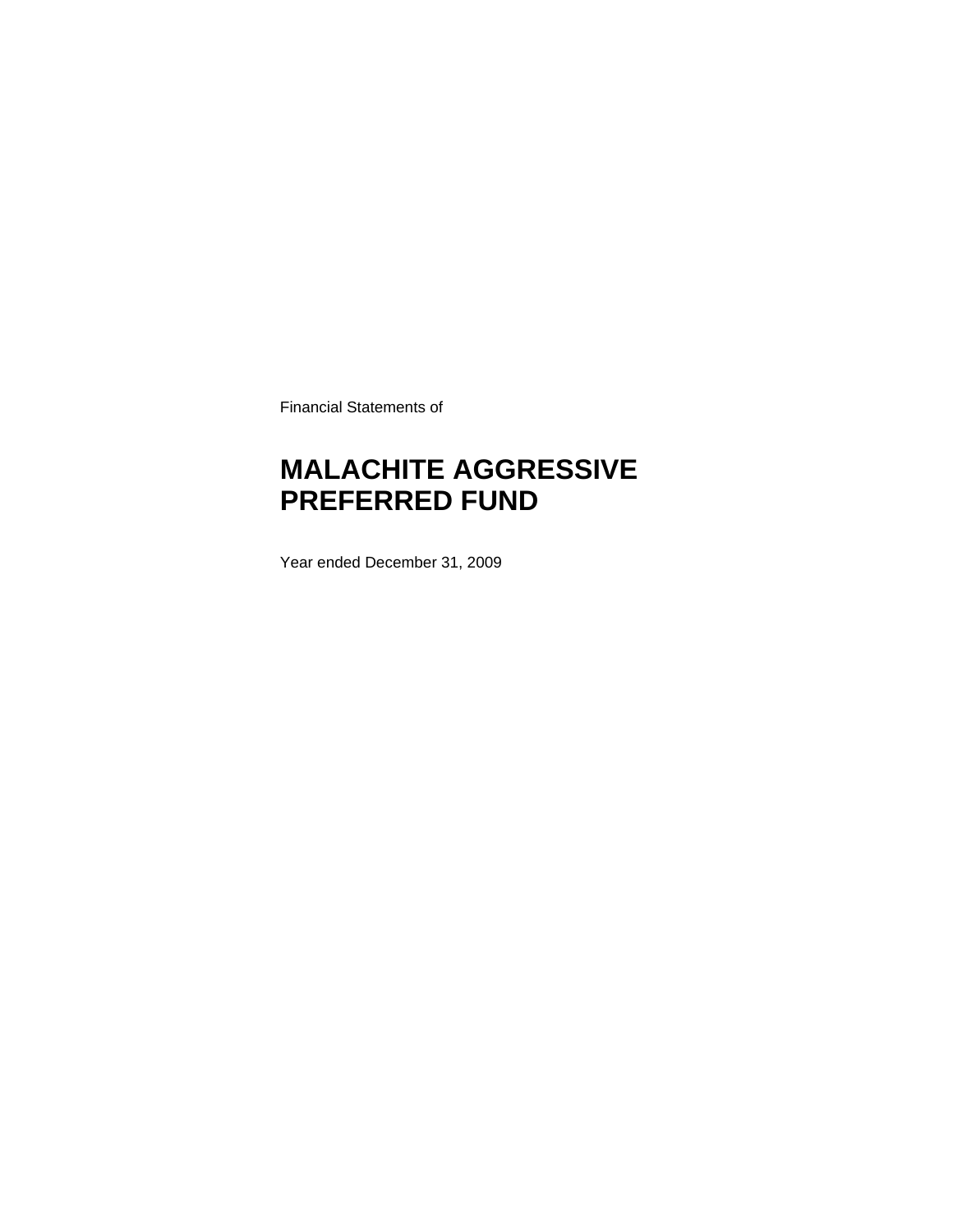

**KPMG LLP Chartered Accountants**  Yonge Corporate Centre Telephone(416) 228-7000 4100 Yonge Street, Suite 200 Fax (416) 224-4671 Toronto ON M2P 2H3 **Internet WWW.kpmg.ca** Canada

### **AUDITORS' REPORT**

To the Unitholders of Malachite Aggressive Preferred Fund (the "Fund")

We have audited the statements of net assets and investment portfolio of the Fund as at December 31, 2009, and the statements of operations, changes in net assets and investments for the year then ended. These financial statements are the responsibility of the Fund's management. Our responsibility is to express an opinion on these financial statements based on our audit.

We conducted our audit in accordance with Canadian generally accepted auditing standards. Those standards require that we plan and perform an audit to obtain reasonable assurance whether the financial statements are free of material misstatement. An audit includes examining, on a test basis, evidence supporting the amounts and disclosures in the financial statements. An audit also includes assessing the accounting principles used and significant estimates made by the Manager as well as evaluating the overall financial statement presentation.

In our opinion, these financial statements present fairly, in all material respects, the financial position of the Fund and its investments held as at December 31, 2009 and the results of its operations and the changes in its net assets for the year then ended in accordance with Canadian generally accepted accounting principles.

 $KPMG$  14P

Chartered Accountants, Licensed Public Accountants

Toronto, Canada January 25, 2010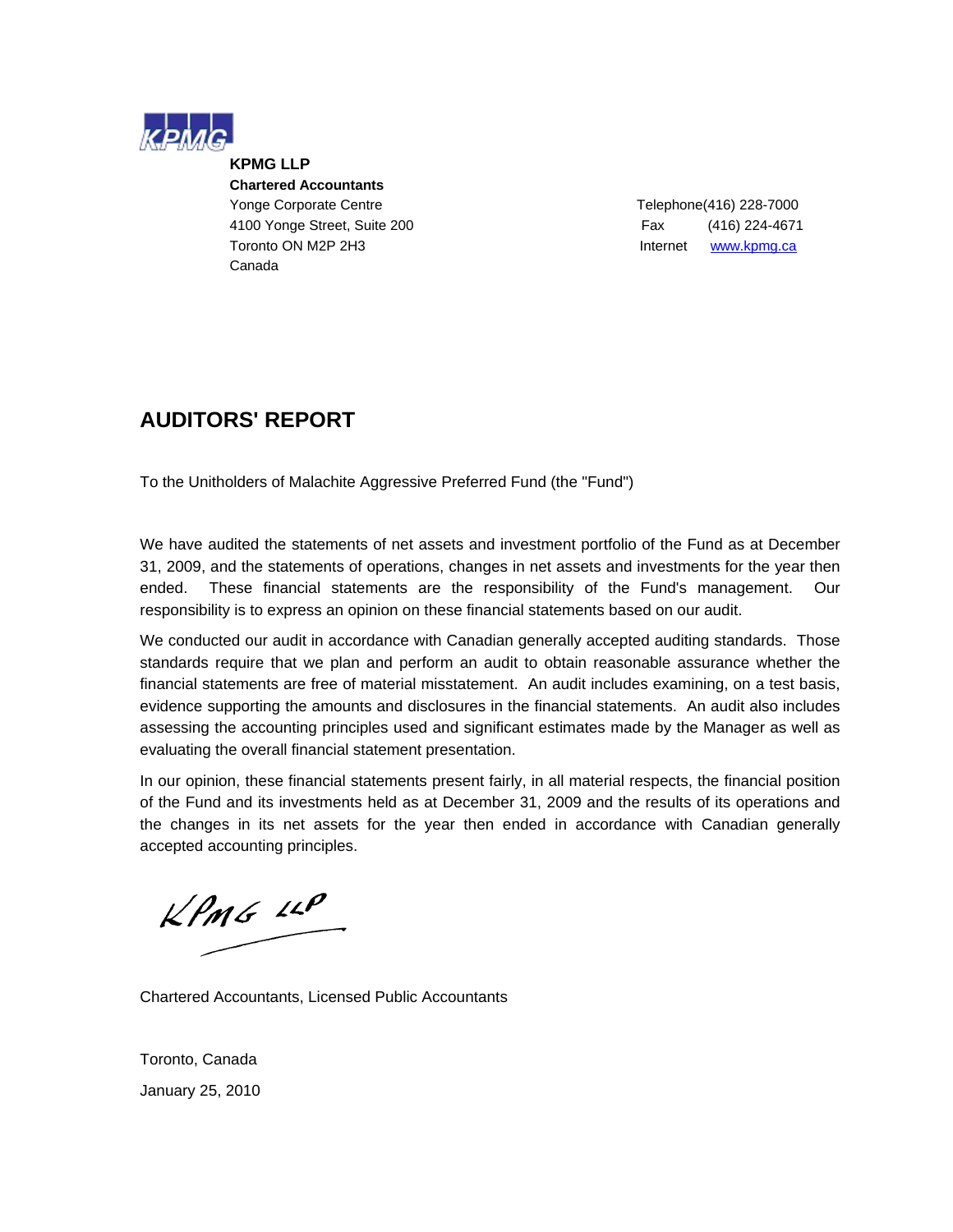Statement of Net Assets

| December 31                                                                          | 2009                                     | 2008                                        |
|--------------------------------------------------------------------------------------|------------------------------------------|---------------------------------------------|
| <b>Net Assets</b>                                                                    |                                          |                                             |
| Investments, at fair value*<br>Due from brokers<br>Cash<br>Accrued income receivable | \$1,967,496<br>81,518<br>12,336<br>4,315 | \$<br>796,698<br>159,065<br>34,328<br>6,221 |
|                                                                                      | \$2,065,665                              | \$<br>996,312                               |
| Accounts payable and accrued liabilities<br>Due to brokers                           | \$<br>22,969<br>58,581<br>81,550         | \$<br>25,559<br>194,949<br>220,508          |
| Total net assets and unitholders' equity                                             | \$1,984,115                              | \$<br>775,804                               |
| <b>Unitholders' Equity</b>                                                           |                                          |                                             |
| Units issued and outstanding<br>Unrealized appreciation in value of investments      | \$1,902,088<br>82,027                    | \$<br>769,006<br>6,798                      |
|                                                                                      | \$1,984,115                              | \$<br>775,804                               |
| Net asset value per unit                                                             | \$<br>10.5662                            | \$<br>8.0464                                |

\*Cost of investments is reflected on the statement of investment portfolio.

See accompanying notes to financial statements.

\_\_\_\_\_\_\_\_\_\_\_\_\_\_\_\_\_\_\_\_\_\_\_\_\_\_\_\_\_\_\_\_\_\_\_\_\_\_\_

On behalf of the Trustee:

Hymas Investment Management Inc.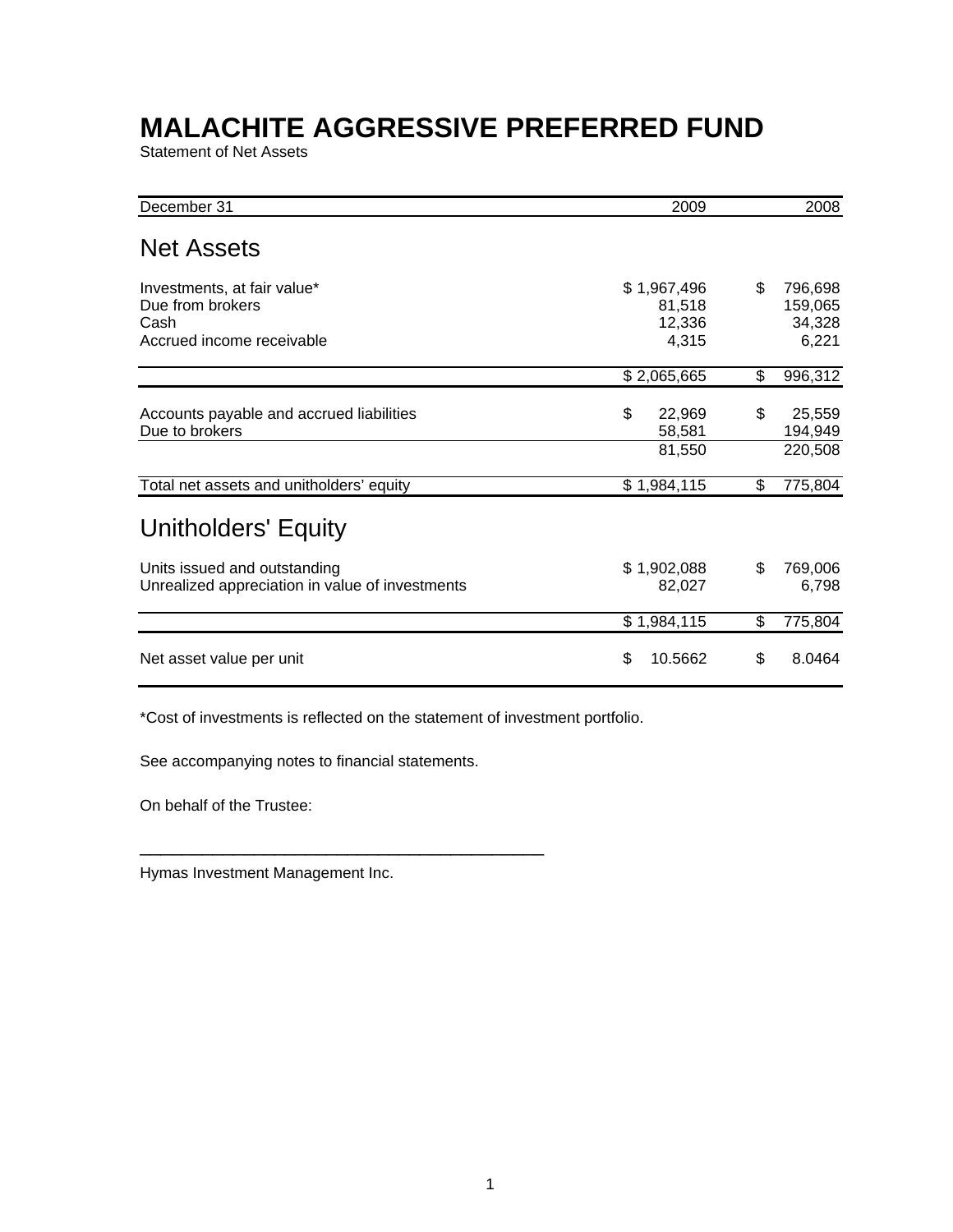Statement of Operations

| December 31                                                                                                                              | 2009          | 2008            |
|------------------------------------------------------------------------------------------------------------------------------------------|---------------|-----------------|
|                                                                                                                                          |               |                 |
| Investment income:                                                                                                                       |               |                 |
| <b>Dividends</b>                                                                                                                         | \$<br>97,979  | \$<br>64,317    |
| Expenses:                                                                                                                                |               |                 |
| Audit fees                                                                                                                               | 6,600         | 6,350           |
| Interest                                                                                                                                 | 413           | 1,082           |
| Other                                                                                                                                    | (23)          | 128             |
|                                                                                                                                          | 6,990         | 7,560           |
| Amounts that would otherwise have been payable by the                                                                                    |               |                 |
| Investment fund that were paid or absorbed by the Manager                                                                                | (695)         | (2, 232)        |
|                                                                                                                                          | 6,295         | 5,328           |
| Net investment income                                                                                                                    | 91,684        | 58,989          |
| Net realized gains (losses)                                                                                                              | 479,095       | (58, 725)       |
| Net change in unrealized gains                                                                                                           | 75,229        | 2,973           |
| <b>Transaction costs</b>                                                                                                                 | (17, 862)     | (45,617)        |
|                                                                                                                                          | 536,462       | (101, 369)      |
| Increase (decrease) in net assets from operations                                                                                        | \$<br>628,146 | \$<br>(42, 380) |
| Increase (decrease) in net assets from operations per unit<br>(based on weighted average number of units<br>outstanding during the year) | \$<br>5.0206  | \$<br>(0.4074)  |

See accompanying notes to financial statements.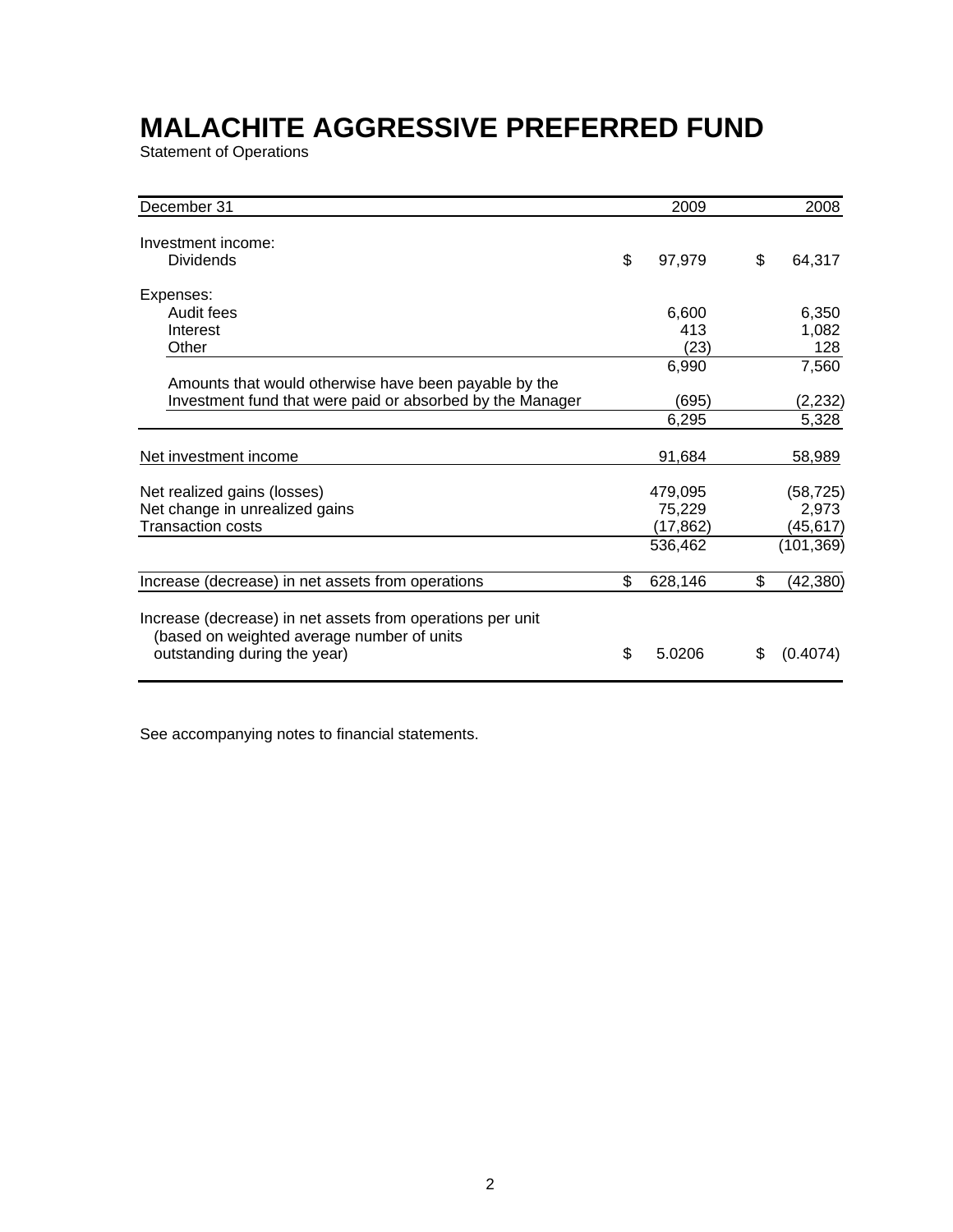Statement of Changes in Net Assets

| Year ended December 31                                    | 2009          | 2008           |
|-----------------------------------------------------------|---------------|----------------|
| Net assets at the beginning of the year                   | \$<br>775,804 | \$<br>788,525  |
| Increase (decrease) in net assets from operations         | 628,146       | (42, 380)      |
| Capital transactions:                                     |               |                |
| Proceeds from issue of units                              | 688,000       | 250,000        |
| Reinvested distributions                                  | 369,056       | 32,552         |
| Units redeemed                                            | (73,060)      | (193, 904)     |
| Distributions to unitholders:                             |               |                |
| Capital gains                                             | (461, 233)    |                |
| Investment income                                         | (91, 684)     | (58, 989)      |
| Recovery of distributions in excess of income             | 149,086       |                |
| Net assets, December 31                                   | \$1,984,115   | \$<br>775,804  |
|                                                           |               |                |
| Unitholders' equity                                       |               |                |
|                                                           |               | <b>Units</b>   |
| Units issued and outstanding:                             |               |                |
| Balance, January 1, 2008                                  |               | 87,546.0942    |
| Units issued for cash, including reinvested distributions |               | 32,025.2941    |
| Units redeemed                                            |               | (23, 155.4132) |
| Balance, December 31, 2008                                |               | 96,415.9751    |
| Units issued for cash, including reinvested distributions |               | 98,654.7837    |
| Units redeemed                                            |               | (7,291.0917)   |
| Outstanding at December 31, 2009                          |               | 187,779.6671   |

See accompanying notes to financial statements.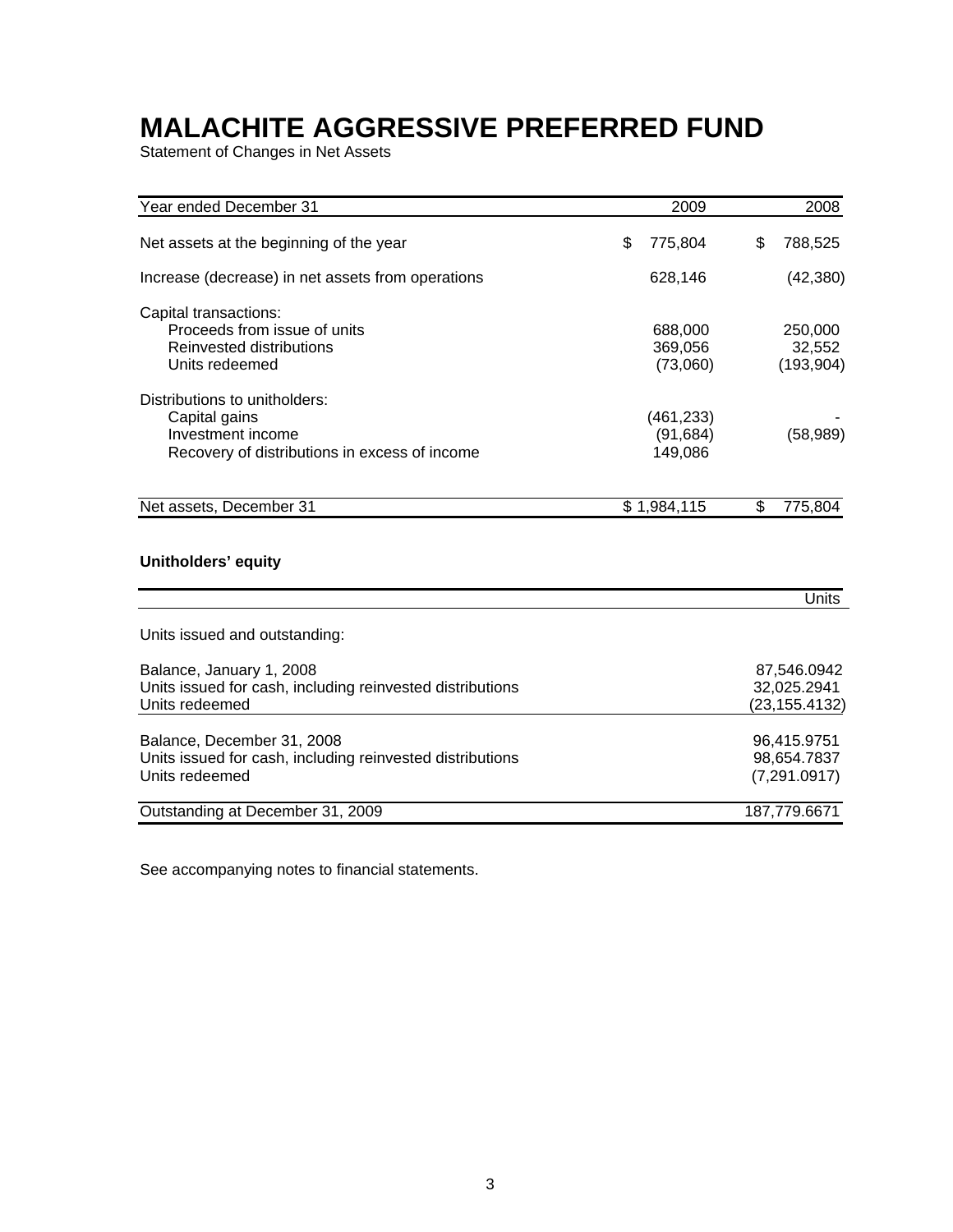Statement of Investments

December 31, 2009

| Number of<br>shares | Security                                                                                           | Average<br>cost | Fair<br>value | Weight in<br>portfolio |
|---------------------|----------------------------------------------------------------------------------------------------|-----------------|---------------|------------------------|
| 4,400               | <b>BAM Split Corp. Class AA</b><br>Preferred Shares, Series 3                                      | \$<br>62,681    | \$<br>83,160  | 4.2%                   |
| 6,400               | <b>Brookfield Asset Management</b><br>4.75% Cum. Class A<br>Preference Shares, Series 18           | 112,754         | 112,192       | 5.7%                   |
| 5,500               | CIBC 4.80% Non-Cum. Class A<br>Preferred Shares, Series 30                                         | 109,326         | 113,685       | 5.8%                   |
| 6,200               | CIBC 4.70% Non-Cum. Class A<br>Preferred Shares, Series 31                                         | 117,768         | 125,736       | 6.4%                   |
| 3,000               | CIBC 4.50% Non-Cum. Class A<br>Preferred Shares, Series 32                                         | 57,196          | 58,140        | 3.0%                   |
| 1,700               | CIBC 6.50% Non-Cum.<br>5-year Rate Reset Class A<br>Preferred Shares, Series 35                    | 47,412          | 47,464        | 2.4%                   |
| 7,200               | Great-West Lifeco Inc.<br>4.85% Non-Cum. Class 1<br>Preferred Shares, Series H                     | 137,841         | 147,024       | 7.5%                   |
| 7,600               | Great-West Lifeco Inc.<br>4.50% Non-Cum. Class 1<br>Preferred Shares, Series I                     | 141,529         | 144,096       | 7.3%                   |
| 100                 | HSBC Bank Canada Non-Cum.<br>Class 1 Preferred Shares, Series D                                    | 1,952           | 2,156         | 0.1%                   |
| 6,300               | Manulife Financial Corp. 4.65%<br>Class A Preferred Shares, Series 2                               | 115,904         | 126,000       | 6.4%                   |
| 8,900               | Manulife Financial Corp. 4.50%<br>Class A Preferred Shares, Series 3                               | 168,103         | 169,723       | 8.6%                   |
| 3,600               | Manulife Financial Corp. 6.60%<br>Non-Cum. 5-year Rate Reset<br>Class A Preferred Shares, Series 4 | 99,182          | 100,872       | 5.1%                   |
| 800                 | National Bank of Canada<br>Non-Cum. 5-year Rate Reset<br>First Preferred Shares, Series 26         | 22,345          | 22,448        | 1.1%                   |
| 1,700               | Power Financial Corp. 5.25% Non-Cum.<br>First Preferred Shares, Series E                           | 37,282          | 38,114        | 1.9%                   |
| 3,000               | Power Financial Corp. 4.95% Non-Cum.<br>First Preferred Shares, Series K                           | 62,736          | 64,230        | 3.3%                   |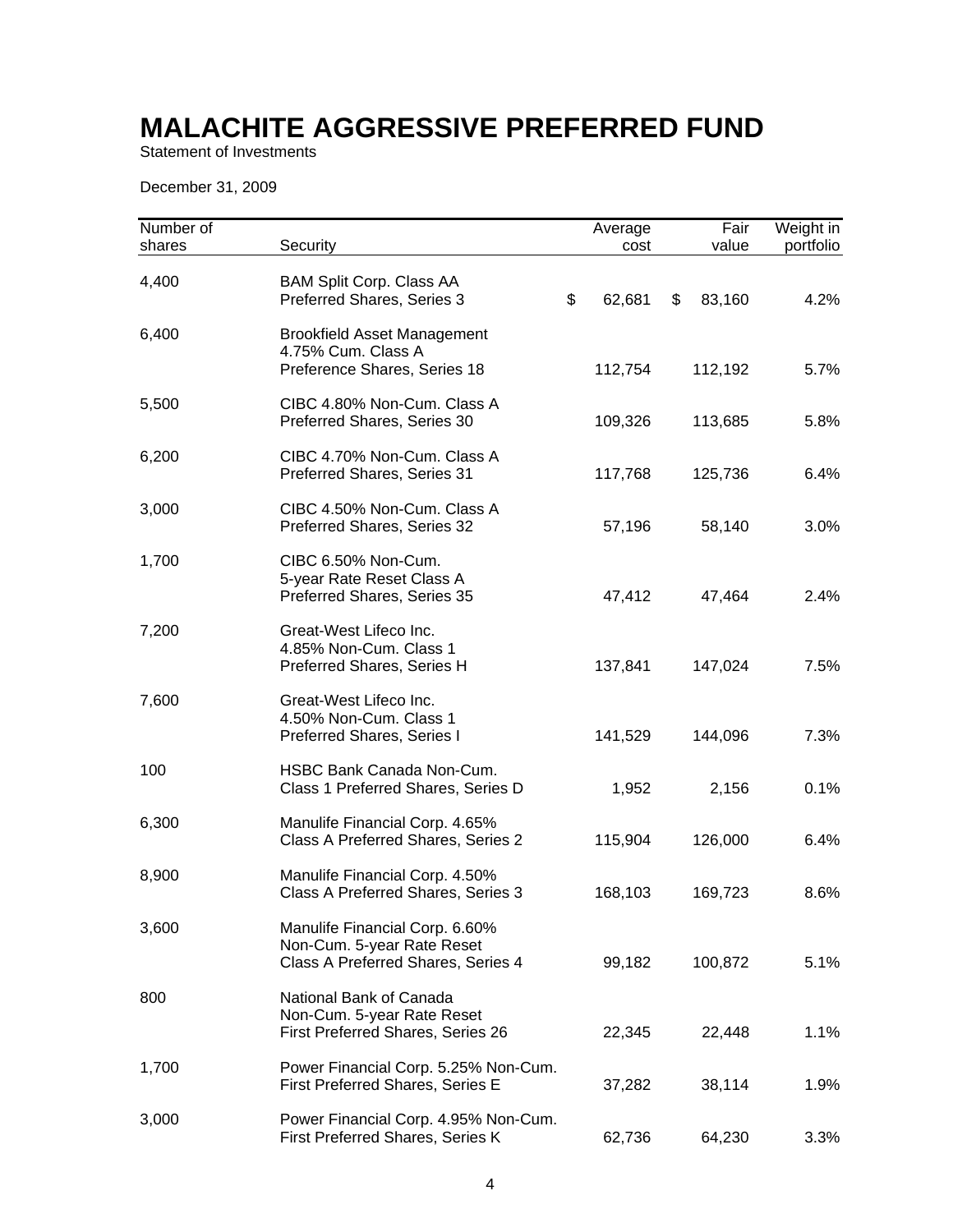Statement of Investments (continued)

December 31, 2009

|                                       |                                                                                                      | Average     | Far         | Weight in |
|---------------------------------------|------------------------------------------------------------------------------------------------------|-------------|-------------|-----------|
| <b>Shares</b>                         | Security                                                                                             | cost        | value       | portfolio |
| 3,700                                 | RBC 6.25% Non-Cum.<br>5-Year Rate Reset<br>First Preferred Shares, Series AP                         | 102,762     | 103,378     | 5.3%      |
| 1,700                                 | RBC 6.25% Non-Cum.<br>5-Year Rate Reset<br>First Preferred Shares, Series AV                         | 47,533      | 47,702      | 2.4%      |
| 400                                   | RBC 6.10% Non-Cum.<br>5-Year Rate Reset<br>First Preferred Shares, Series AX                         | 11,169      | 11,208      | 0.6%      |
| 6,400                                 | Sun Life Financial Inc.<br>4.80% Non-Cum. Class A<br>Preferred Shares, Series 2                      | 125,422     | 132,160     | 6.6%      |
| 2,600                                 | Sun Life Financial Inc.<br>4.45% Non-Cum. Class A<br>Preferred Shares, Series 4                      | 48,647      | 49,322      | 2.5%      |
| 9,200                                 | Sun Life Financial Inc.<br>4.50% Non-Cum. Class A<br>Preferred Shares, Series 5                      | 173,568     | 176,272     | 9.0%      |
| 4,900                                 | Yellow Pages Group Holdings Inc.<br>5.00% Cum. Redeemable<br><b>First Preferred Shares, Series 2</b> | 82,357      | 92,414      | 4.7%      |
|                                       |                                                                                                      | \$1,885,469 | \$1,967,496 |           |
| Other assets less liabilities<br>0.8% |                                                                                                      |             | 16,619      |           |
| Net assets                            |                                                                                                      | \$1,885,469 | \$1,984,115 | 100.0%    |

See accompanying notes to financial statements.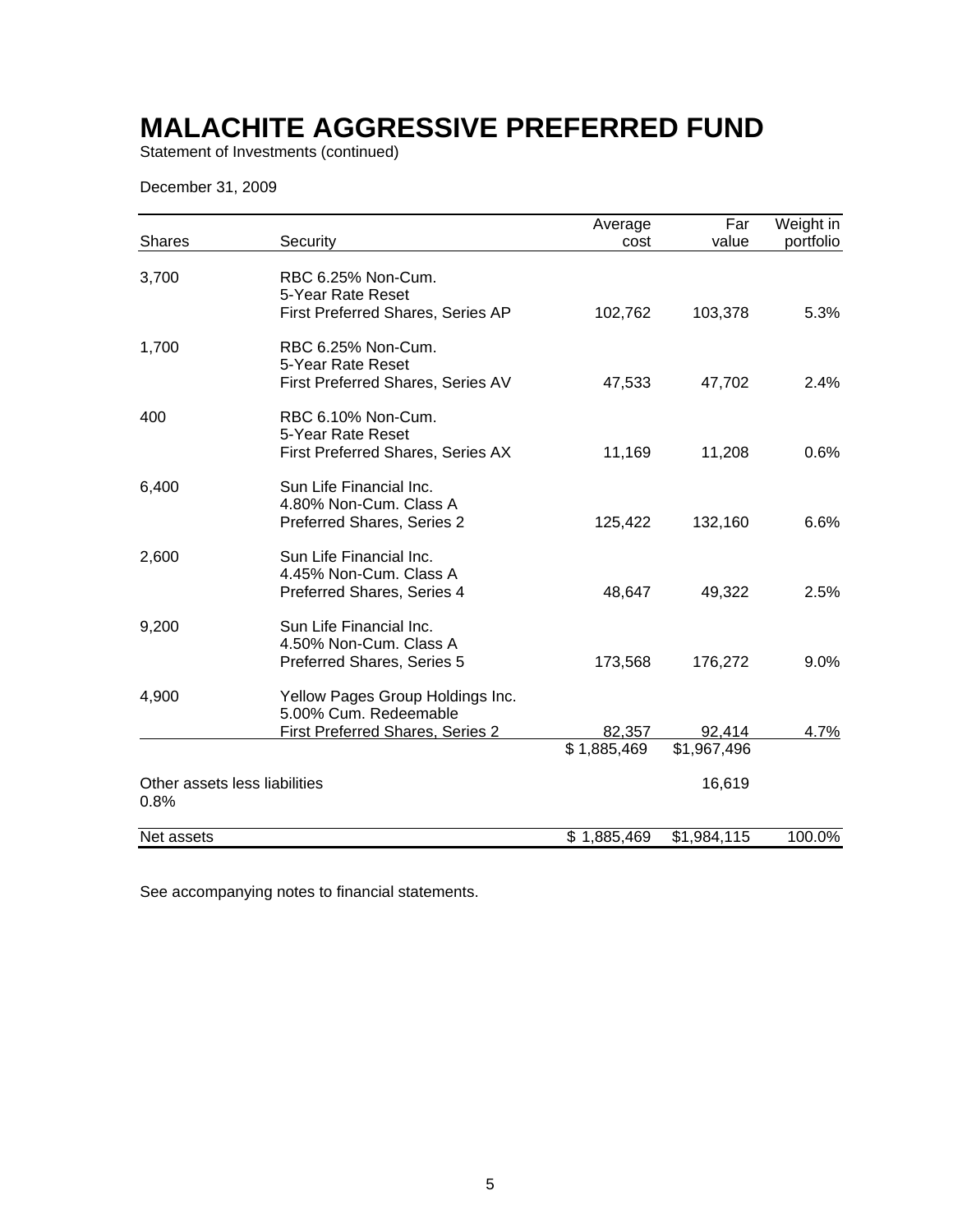Notes to Financial Statements

For the year ended December 31, 2009

#### **1. The Fund:**

- (a) Malachite Aggressive Preferred Fund is an unincorporated open-ended mutual fund trust established under the laws of the Province of Ontario by a Master Declaration of Trust (for the Malachite Funds in general) and an associated Fund Regulation (for the Fund itself). Hymas Investment Management Inc. ("Hymas") is the Trustee and Manager of the fund.
- (b) The authorized capital of the fund consists of an unlimited number of units without par value. The number of units outstanding is disclosed in the statement of net assets.
- (c) The financial statements of the Fund include the statement of investments and the statement of net assets at December 31, 2009 and the statement of operations, and the statement of changes in net assets for the year ended December 31, 2009.

### **2. Summary of significant accounting policies:**

These financial statements have been prepared in accordance with Canadian Generally Accepted Accounting Principles ("GAAP") and reflect the following policies:

(a) Accounting estimates:

The preparation of financial statements in accordance with Canadian GAAP requires management to make estimates and assumptions that affect the amounts reported in the financial statements. Actual results could differ from those estimates.

(b) Valuation of investments:

Investments are categorized as held-for-trading and therefore recorded at fair value. Investments in securities listed on a public securities exchange or traded on an over-thecounter market are valued at the closing bid price. Securities with no available closing bid prices are valued at the last sale or close price. Securities for which a closing bid price or last sale or close price are unavailable or securities for which market quotations are unreliable or not reflective of all available material information are valued at their fair value as determined by the Manager using available sources of information and commonly accepted industry valuation techniques including valuation models.

(c) Cash:

Cash is cash on deposit and is carried at cost, which approximates its fair value.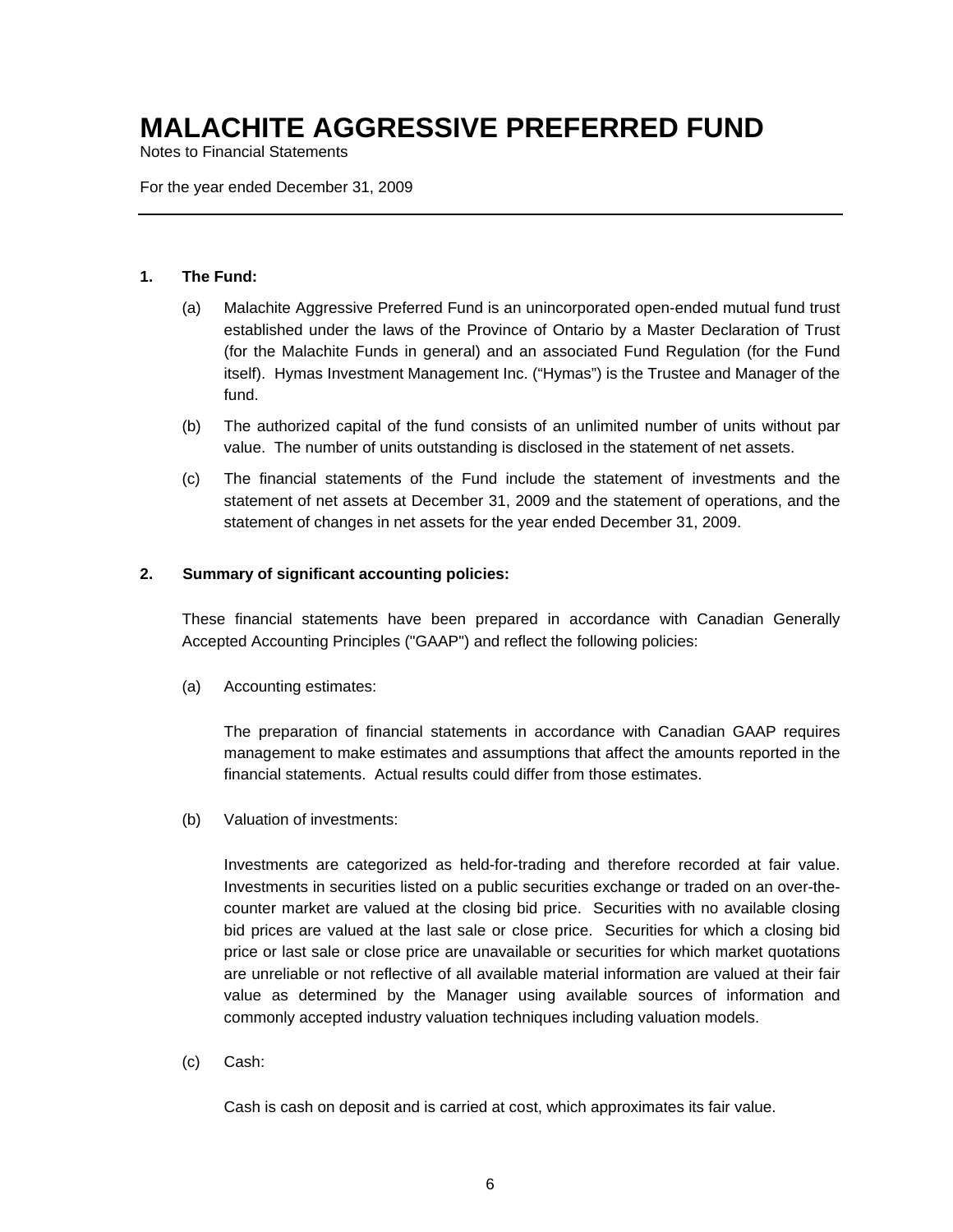Notes to Financial Statements (continued)

For the year ended December 31, 2009

### **2. Summary of significant accounting policies continued:**

(d) Other assets and liabilities:

Amounts due from broker and accrued income receivable are designated as receivables and shown as other assets. They are recorded at amortized cost, which approximates their fair value. Similarly, accounts payable and accrued liabilities are designated as financial liabilities and are recorded at amortized cost, which approximates their fair value.

(e) Investment transactions and income recognition:

All income, net realized and unrealized appreciation/(depreciation) and transaction costs are attributable to investments that are deemed held-for-trading. Investment transactions are accounted for on the trade date, that is, on the day that a buy or sell order is executed. The cost of investments represents the amount paid for each security, and is determined on an average cost basis including transaction costs. Realized gains and losses on investment transactions are computed as proceeds of disposition less their average cost. The unrealized appreciation or depreciation of investments represents the difference between their average cost and fair value at the period-end date. Dividend income is recorded on the ex-dividend and interest income is recorded daily on an accrual basis.

Income and realized and unrealized capital gain/(loss) are distributed to the unitholders in proportion to the amount of equity invested. For management and service fees, refer to note 3.

(f) Transactions costs:

Transaction costs, such as brokerage commission incurred in the purchase and sale of portfolio securities paid to external third parties are recognized as expenses in the statement of operations based on trade date.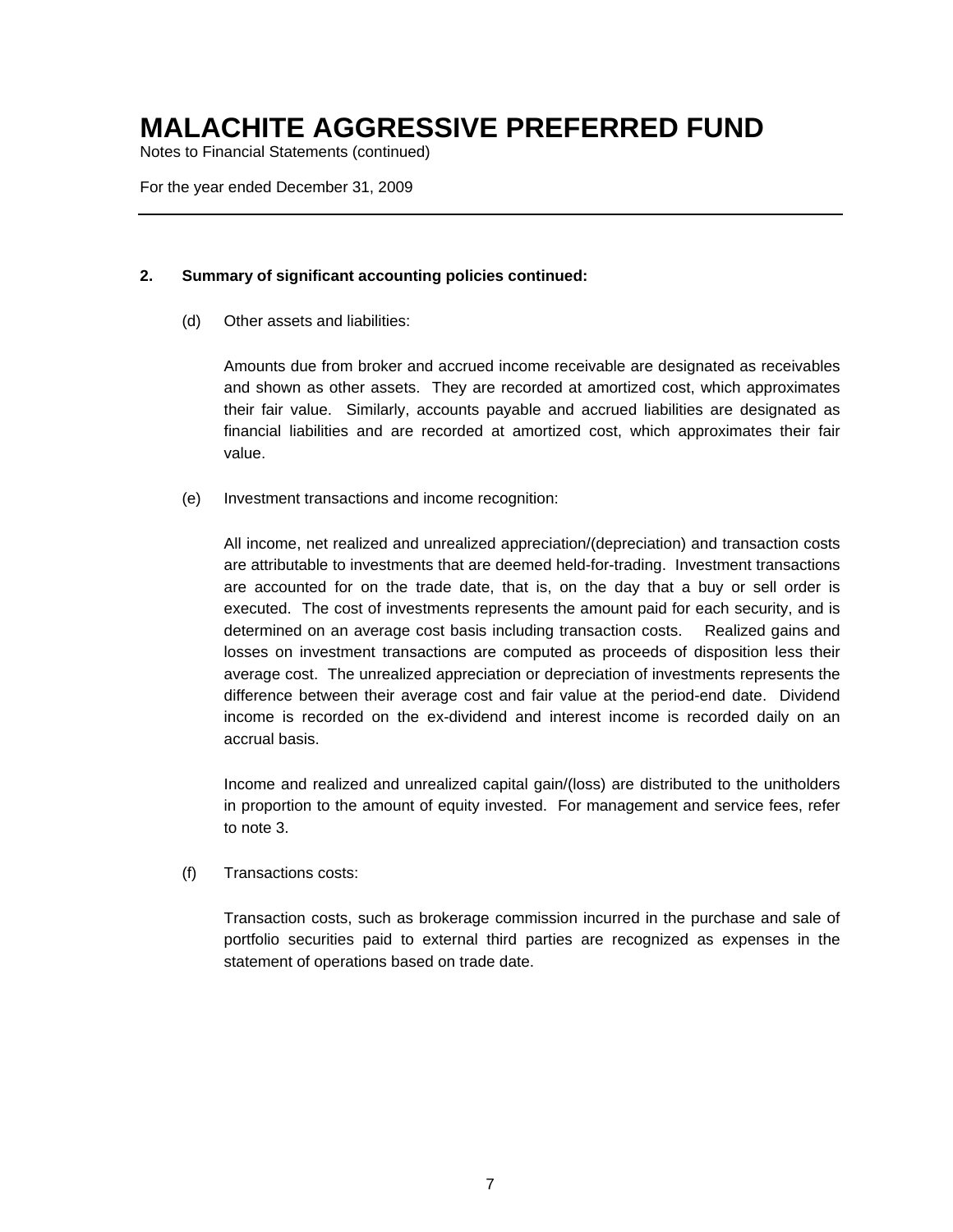Notes to Financial Statements (continued)

For the year ended December 31, 2009

### **2. Summary of significant accounting policies (continued):**

(g) Fair value measurements:

The Fund adopted the amendments to CICA 3862, *Financial Instruments – Disclosures*  on January 1, 2009. CICA 3862 establishes a three-tier hierarchy as a framework for disclosing fair value used to value the Fund's investments. The hierarchy of inputs is summarized below:

- quoted prices (unadjusted) in active markets for identical assets or liabilities (Level 1);
- inputs other than quoted prices included in Level 1 that are observable for the asset or liability, either directly (i.e., as prices) or indirectly (i.e., derived from prices) (Level 2); and
- inputs for the asset or liability that are not based on observable market data (unobservable inputs) (Level 3).

Changes in valuation methods may result in transfers into or out of an investment's assigned level.

At December 31, 2009 all of the Fund's investments were valued using Level 1 inputs.

(h) Capital management:

The Manager manages the capital of the Fund, which consists of the net assets of the Fund, in accordance with the investment objectives set out in the Fund's Master Declaration of Trust as amended January 13, 2005, and the Regulation pertaining to Malachite Aggressive Preferred Fund.

(i) Increase (decrease) in net assets from operations per unit:

Increase (decrease) in net assets from operations per unit in the statement of operations represents the net increase (decrease) in the net assets from operations for the period divided by the average number of units outstanding during the period.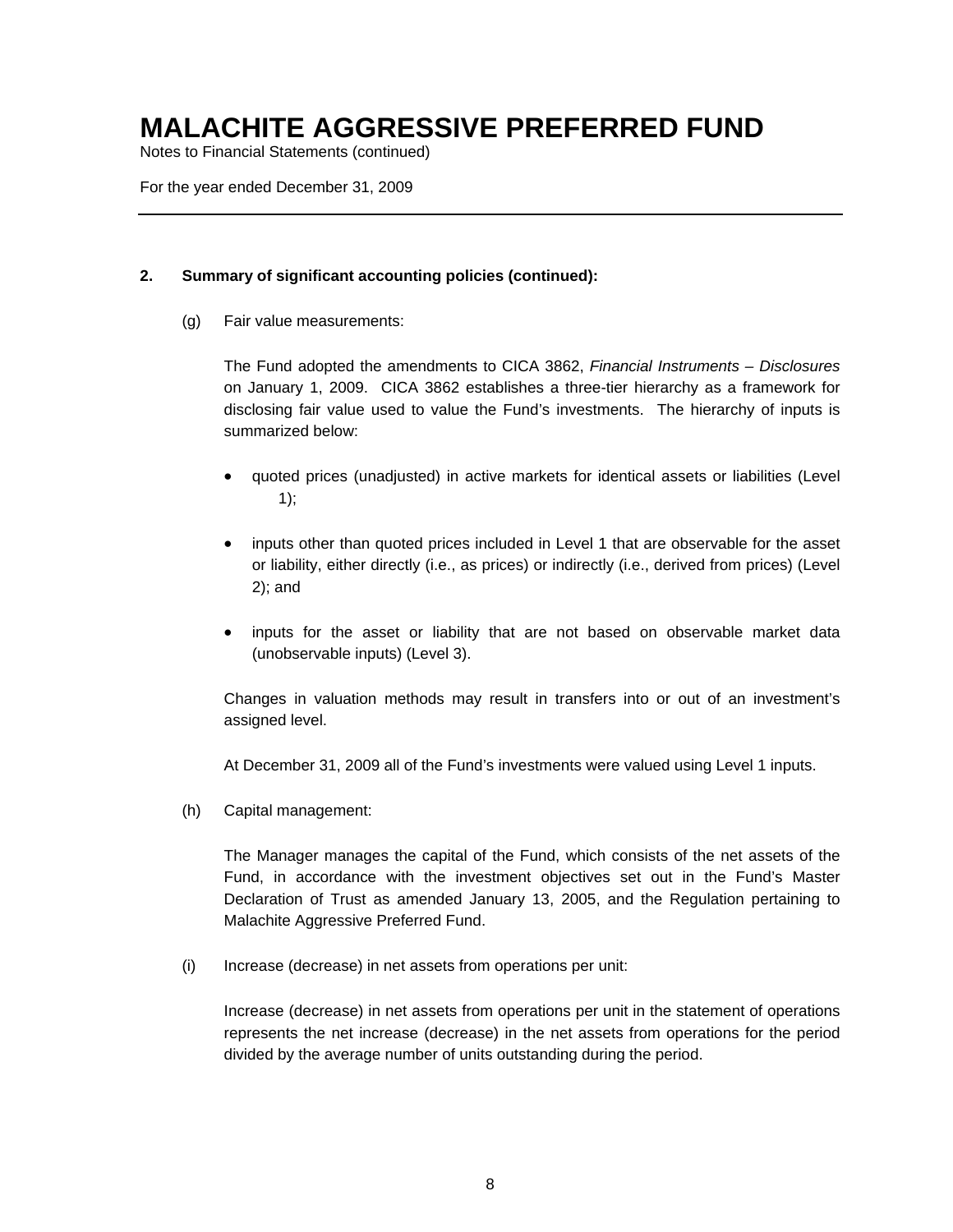Notes to Financial Statements (continued)

For the year ended December 31, 2009

### **2. Summary of significant accounting policies (continued):**

(i) Net asset value per unit:

Net asset value per unit is computing by dividing the net asset value of the Fund at the valuation date by the total number of units of the Fund outstanding.

(k) Future changes in accounting policies:

The Canadian Accounting Standards Board has confirmed the plan to adopt International Financial Reporting Standards ("IFRS") in 2011. All publicly accountable enterprises will be required to implement IFRS for interim and annual financial statements relating to fiscal years beginning on or after January 1, 2011.

Based on the Manager's current evaluation of the differences between Canadian GAAP and IFRS, the Manager does not expect that net assets attributable to unitholders or net asset value per unit will be impacted by the changeover to IFRS. Currently, the Manager expects that the impact of IFRS on the Fund's financial statements will result in additional disclosures and potentially different presentation of unitholder interests and certain other items.

### **3. Management fees and expenses:**

- (a) Hymas, the Manager, provides management, distribution and administrative services to the Fund. In consideration for the services provided, Hymas receives a monthly management fee directly from the unitholders and accordingly, no management fees are reflected in these financial statements.
- (b) The Fund is responsible for the payment of all expenses relating to its operations. Operating expenses incurred by the Fund may include, but are not limited to, accounting, legal and audit fees, trustee and custodial fees, portfolio transaction costs, interest and bank charges, administrative costs excluding any salaries to the principal shareholder of the Manager, investor servicing costs and costs of reports and prospectuses.
- (c) At its sole discretion, Hymas may absorb expenses of the Fund. The expenses absorbed are shown on the statement of operations. Such absorptions can be terminated at any time, but can be expected to continue until such time as the Fund is of sufficient size to reasonably absorb all expenses incurred in its operations. It is current policy of Hymas to absorb all Fund expenses in excess of 0.50%.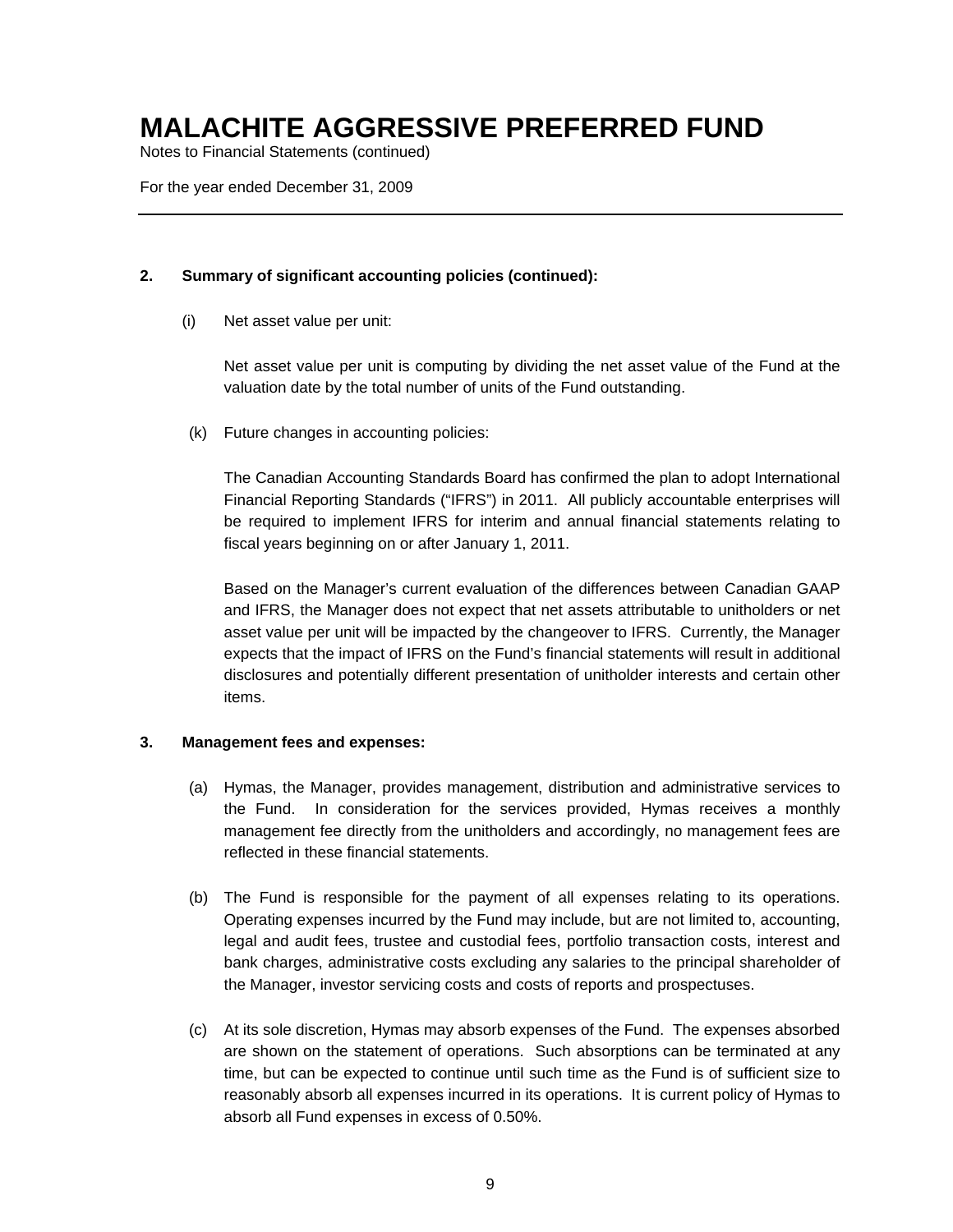Notes to Financial Statements (continued)

For the year ended December 31, 2009

#### **4. Income taxes:**

The Fund qualified as a mutual fund under the Income Tax Act (Canada) and, accordingly, is not subject to income taxes on the portion of its net income, including net realized gains, which is paid or payable to unitholders. Such distributed income is taxable in the hands of the unitholders.

Temporary differences between the carrying value of assets and liabilities for accounting and income tax purposes give rise to future income tax assets and liabilities. The most significant temporary difference is that between the reported fair value of the Fund's investment portfolio and its adjusted cost base for income tax purposes. Since the Fund's distribution policy is to distribute all net realized capital gains, future tax liabilities with respect to unrealized capital gains and future tax assets with respect to unrealized capital losses will not be realized by the Fund, and are therefore not recorded by the Fund. Unused realized capital losses represent future tax assets to the Fund but due to the uncertainty that they will be realized by offsetting future capital gains, no net tax benefit is recorded by the Fund.

As at the most recent taxation year end of December 31, 2009, the Fund had no capita losses available to reduce future net realized capital gains. (2008 – \$149,086)

Upon the adoption of IFRS, it is unclear whether the fund will be permitted to continue to recognize the tax effects of distributions before the distribution is recognized. Unlike Canadian GAAP, IAS 12 Income Taxes prohibits this treatment; however, the IASB has published an exposure draft that proposes a similar treatment to Canadian GAAP. This issue is currently unresolved. Should the Fund be required to record future income taxes upon the adoption of IFRS, they will be recorded for financial statement purposes only and will not impact the net asset value per unit used for unitholders' purchases or redemptions.

### **5. Brokerage commissions:**

Commissions paid to brokers in connection with portfolio transactions are disclosed in the statement of operations of the Fund. Hymas does not have an "soft dollar" arrangements where third party services such as investment research, statistical or other similar services were paid for by brokers.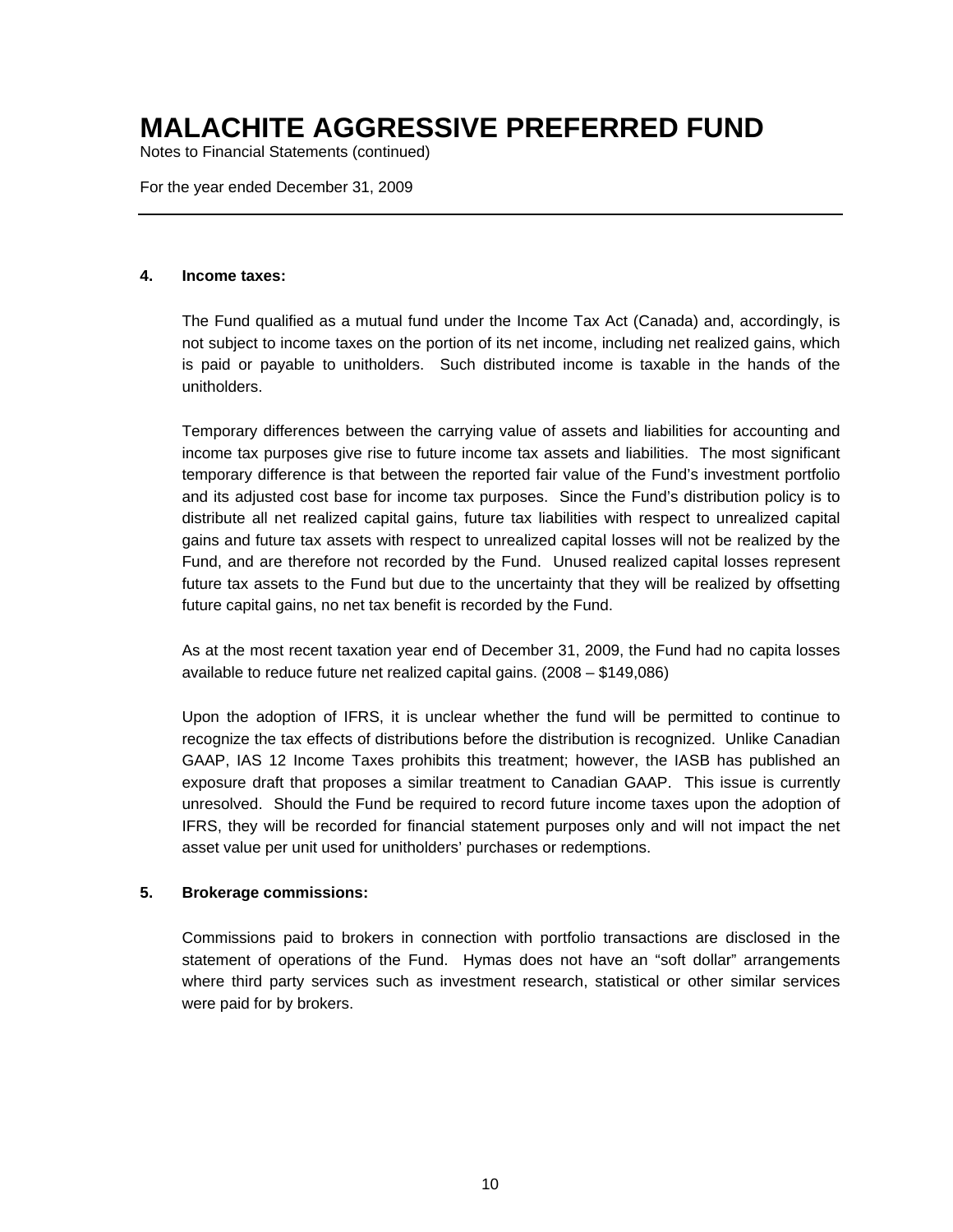Notes to Financial Statements (continued)

For the year ended December 31, 2009

#### **6. Reconciliation of NAV:**

Net assets reported in these financial statements are accounted for using GAAP ("GAAP Net Assets") and use the closing bid price for the fair value of investments traded in an active market. The net asset value ("NAV") for purposes of unitholders' purchases, switches and redemptions is calculated in accordance with the valuation rules as set out in the Fund's Master Declaration of Trust as amended January 13, 2005, and uses the last bid quotation on the Toronto Stock Exchange to value investments traded in an active market. The Canadian Securities Administrators require reconciliation between NAV and GAAP net assets.

At December 31, 2009, there was no difference between NAV and GAAP Net Assets on a per unit basis.

### **7. Financial instruments:**

Essentially all of the assets and liabilities of the Fund are financial instruments. These financial instruments are comprised of investments, amount due from brokers, cash, accrued income receivable, accounts payable and accrued liabilities and amounts due to brokers. Investments are recorded at fair value based on the accounting policies described above. All other financial instruments are carried at cost or amortized cost, which given their short-term nature, closely approximates their fair value.

#### **8. Financial instrument risk:**

In the normal course of business the Fund is exposed to a variety of financial risks: market risk (comprised of market price risk and interest rate risk), counterparty credit risk and liquidity risk. The value of investments in the Fund's portfolio can fluctuate on a daily basis as a result of changes in interest rates, market and economic conditions and factors specific to individual securities within the Fund. The level of risk depends on the Fund's investment objectives and the type of securities in which it invests.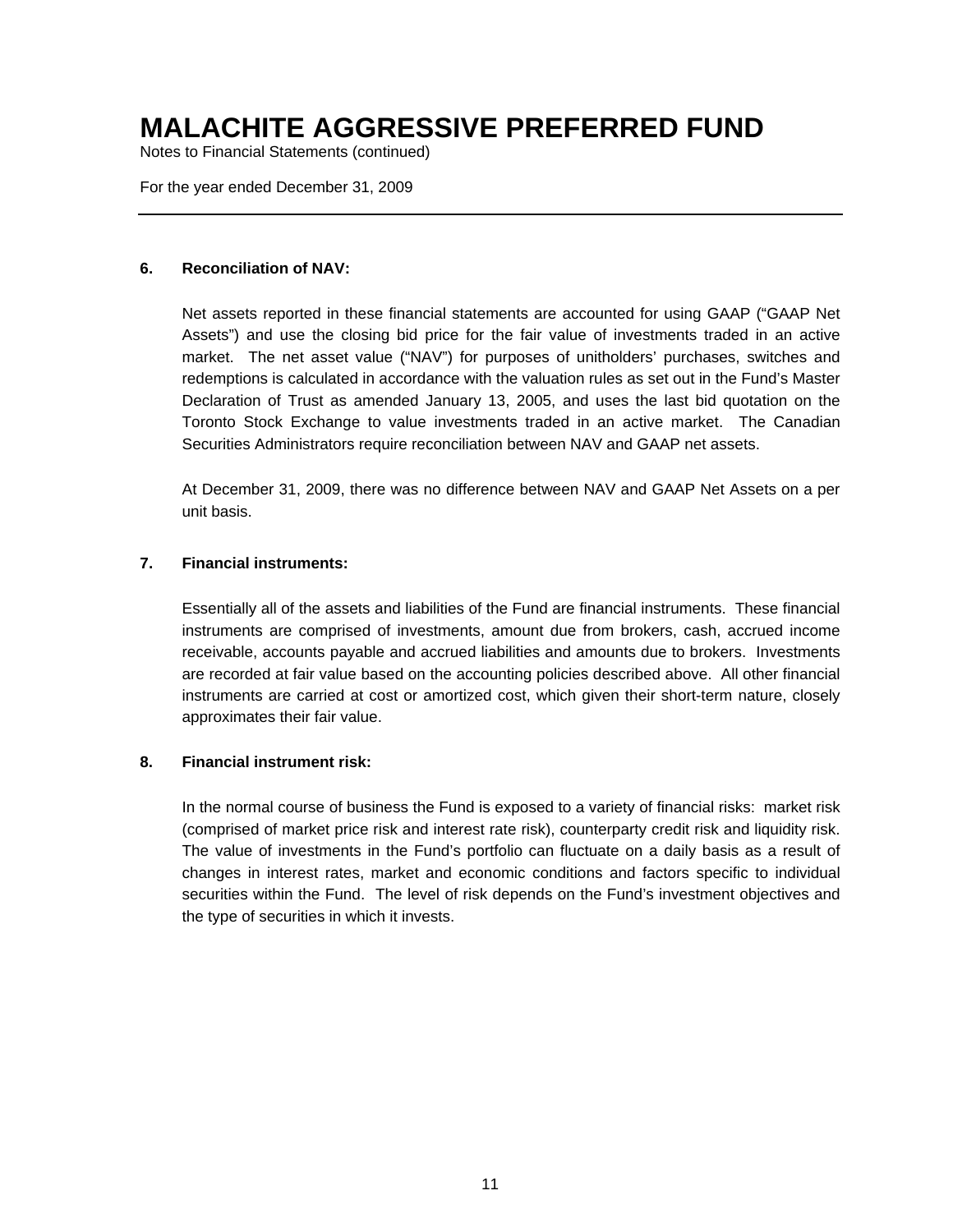Notes to Financial Statements (continued)

For the year ended December 31, 2009

### **8. Financial instrument risk continued:**

(a) Risk management:

The Fund seeks to provide long-term capital growth in addition to a high level of after-tax income through investment primarily in preferred shares and preferred securities listed on the Toronto Stock Exchange. This fund is sold to investors as a private placement, which therefore exempts it from issuing a prospectus, providing that the investor meets certain requirements. The Manager takes a conservative approach to risk management by focusing research efforts on the analysis of a market price into it's "fair" and "liquidity" components, to achieve superior investment returns by "selling" liquidity to the market, taking advantage of mispricing while at all times keeping the client's tax and commission considerations in view.

(b) Market price risk:

Market price risk arises primarily from uncertainties about future market prices of the instruments held. Market price fluctuations may be caused by factors specific to an individual investment, or factors affecting all securities traded in a market or industry sector. All investments present a risk of loss of capital. The maximum risk resulting from financial instruments is equivalent to their fair value. If prices on the Toronto Stock Exchange for these securities, as approximated by either the S&P/TSX Preferred Share Index or the BMO Capital Markets "50" index had increased or decreased by 5% as at December 31, 2009, with all other variables held constant, the net assets of the Fund would have increased or decreased, respectively by approximately \$98,400 (approximately 4.96% of total net assets). In practice the actual results may differ from this sensitivity analysis and the difference could be material.

(c) Interest rate risk:

Interest rate risk arises on interest-bearing financial instruments where the values of those instruments fluctuate due to changes in levels of market interest rates. The majority of the Fund's financial assets are preferred shares, which are not interestbearing and not included in the computation of overall market interest rates. The fund's financial liabilities are primarily short-term in nature and generally not interest bearing. Therefore the Fund's exposure to interest rate risk is best reflected by the yields on preferred shares as reflected by either of the two indices referred to in "Market Price Risk", above.